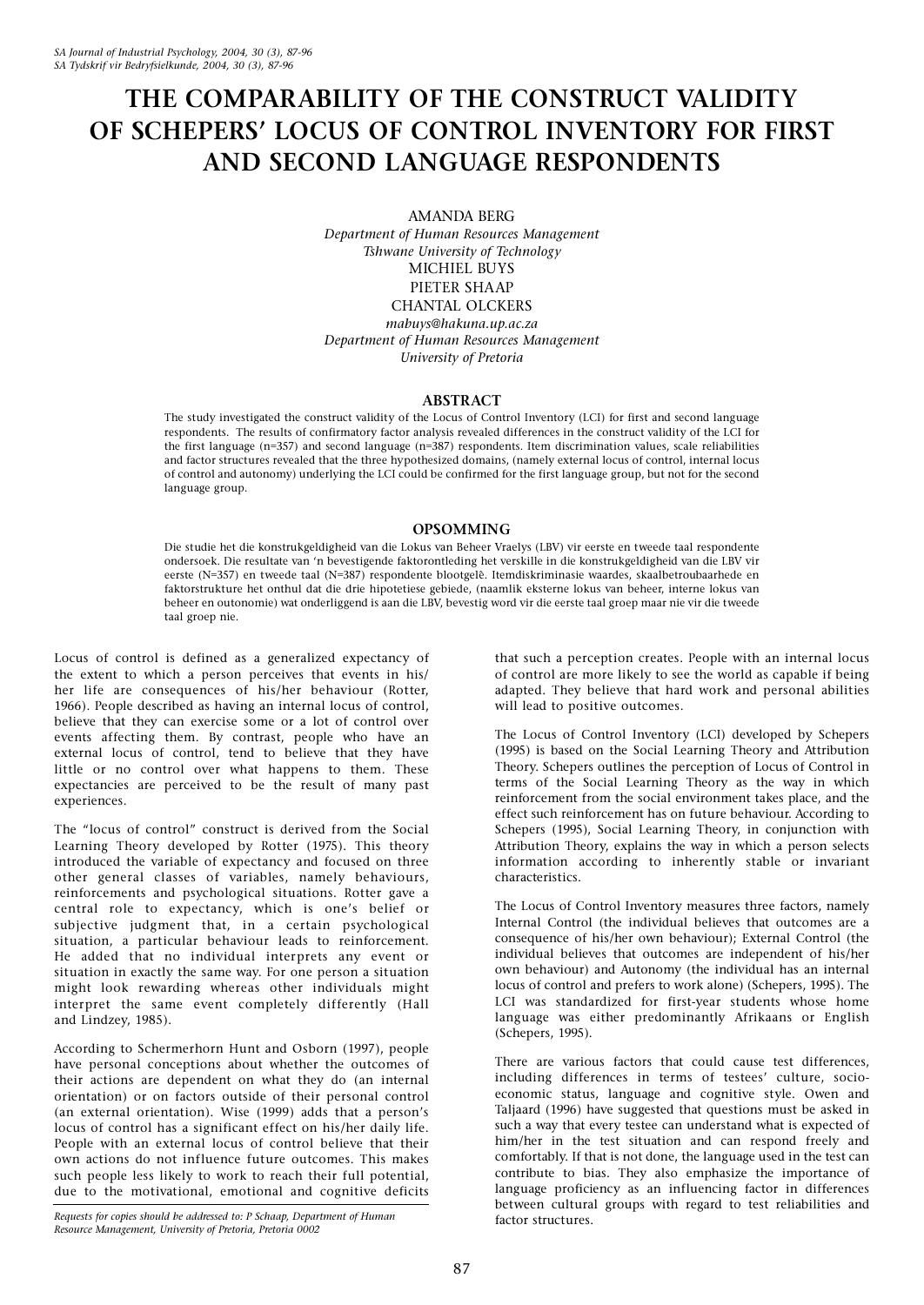Horne (2001) investigated job seekers in the South African context with credentials that are not commensurate with their literacy skills. He refered to these incompetent job seekers as language transferees. His studies have shown that the average English language proficiency of Grade 12s in South Africa who indicate an African language as their first language is below the acceptable functional literacy level based on the English Literacy Skills Assessment (ELSA). Horne indicates that only 18% to 19% of school-leavers (n=988) who applied for admission to Technikons during 1999 and 2000 can be considered functionally literate in English (Grade 8 or above). A study done in a "class" of matriculants from the year 2000 (n=1099) enrolled at a traditionally White metropolitan university revealed that only 20% of these students were functionally literate in English at a Grade 10 level or higher. Schaap Buys Olckers (2003) found lower LCI reliabilities and construct validity for testees who could not complete the LCI in their first language.

The objective of this study was to determine the construct validity of the LCI inventory for first and second language respondents. Cronbach and Meehl (1955) and Owen and Taljaard (1996) define construct validity as the degree to which a test measures a theoretical construct or trait. According to these authors, construct validity is important when the test user wants to evaluate the degree to which a certain trait or construct presumed to be reflected in the test construct, is in fact present in the testee.

## RESEARCH DESIGN

### **Subjects**

First and second year students registered with the Faculty of Economic and Management Sciences at the University of Pretoria and Technikon Pretoria participated in the study during the 2001 academic year. A convenience sample of 744 students completed the LCI during formal lecture time. The sample consisted of 357 first language respondents (English and Afrikaans), and 387 second language respondents (mainly with an African language as their first language). Personal data for research purposes was provided on a voluntary basis. All data were dealt with in a confidential manner.

#### Measuring instrument

The Locus of Control Questionnaire (Schepers, 1999) was used. As it is a normative instrument, it can be used for interindividual comparison. A factor analysis of the scale yielded three factors, namely Internal Locus of Control, Autonomy, and External Locus of Control. Each of these factors defines a separate scale. The three scales were each subjected to an item analysis.

The Locus of Control Inventory consists of 88 items, each in the form of a seven-point scale. The reliabilities of the scales were determined using Cronbach's coefficient alpha (Schepers, 1999). In his 1999 study Schepers reported high reliability coefficients for the Autonomy (0.88), Internal Locus of Control (0.83) and External Locus of Control (0.87) scales.

# Data analysis

The construct comparability of the LCI for first and second language respondents was evaluated by computing coefficients for internal consistency (alpha) and by conducting item and factor analyses respectively. The SPSS (Statistical Package for the Social Sciences) and the EQS program were used to do the required analyses.

The Principal Axis Factoring (PAF) extraction method and direct oblique rotation were used to generate the hypothetical factor solutions for the LCI (Tabachnick and Fidell, 1989). In accordance with the rational construct approach, the amount of defined theoretical constructs was used to determine the number of factors for rotation purposes (Owen and Taljaard, 1996).

Four criteria were used in the factor analysis to confirm the significance of the factors and the comparability of the factors between groups. The first criterion was the extent to which the factor groupings that were anticipated were confirmed in the factor analysis for the groups that were compared. Secondly, the extent to which the number of significant factors and the variances explained was similar for both groups was examined. Thirdly, it was important that the factor solutions were clear or welldefined and equally interpreted for both groups, and lastly, the factor loadings had to be similar for the groups being compared (De Vellis, 1991).

To verify the amount of significance of factors, the parallel method of Horn (1965), the scree-plots of Cattell (1966), and Kaiser's (1961) criterion were used in this study. According to Zwick and Velicer (1986), Horn's method provides the most accurate estimation of the number of true factors in a complex data set. The congruence coefficient of Tucker (1951) was used to calculate the level of congruence of the rotated factor solutions for the two groups, indicating the level of factor stability across groups.

Confirmatory structural modelling was conducted as an additional measure to test the extent to which the data fitted the proposed LCI model (Rigdon, 1996). Maximum likelihood estimation was used employing the EQS structural equation software. The Bentler-Bonnett normed fit index (NFI) and nonnormed fit index (NNFI), the Comparative Fit Index (CFI), the Bollen Non-normed Fit index (IFI), the Root Mean Squared Error of Approximation (RMSEA), and the Model Chi-square were used as model fit indices (Kelloway, 1998; Medskar, Williams and Holahan, 1994).

Item aggregate values (item parcels) were calculated to control for artefacts in item groupings or factors that have no psychological importance due to the effect of differential item skewness (Comrey and Lee, 1992; Gorsuch 1997). Bagozzi and Heatherton (1994) indicate that the indices obtained from a Confirmatory Factor Analysis could be an underestimation of the model fit values. This could happen when factors contain a large number of items. Bagozzi and Heatherton (1994) have proposed the calculation of item aggregates to obtain more accurate estimates of model fit indices. Item aggregates were built according to rational and theoretical criteria. The assumption was made that each item is an alternative (but equivalent) indicator of the construct to which it has been allocated. The LCI was divided into 23 aggregates of which 19 consisted of four items each and six consisted of three items each. Table 1 indicates how the items were allocated to form aggregates.

### **RESULTS**

The descriptive statistics for the LCI scales for the first and second language respondents are set out in Table 2. The standard deviation statistics indicate that the first language respondents obtained more homogeneous scores on the Internal Locus of Control scale than second language respondents.

The effect sizes, as described by Cohen (1988), were calculated to determine the practical significance of mean score differences. Table 2 indicates that both Autonomy and External Locus of Control scales reflect small effect sizes and that the Internal Locus of Control scale reflects a medium effect size. The differences between the groups in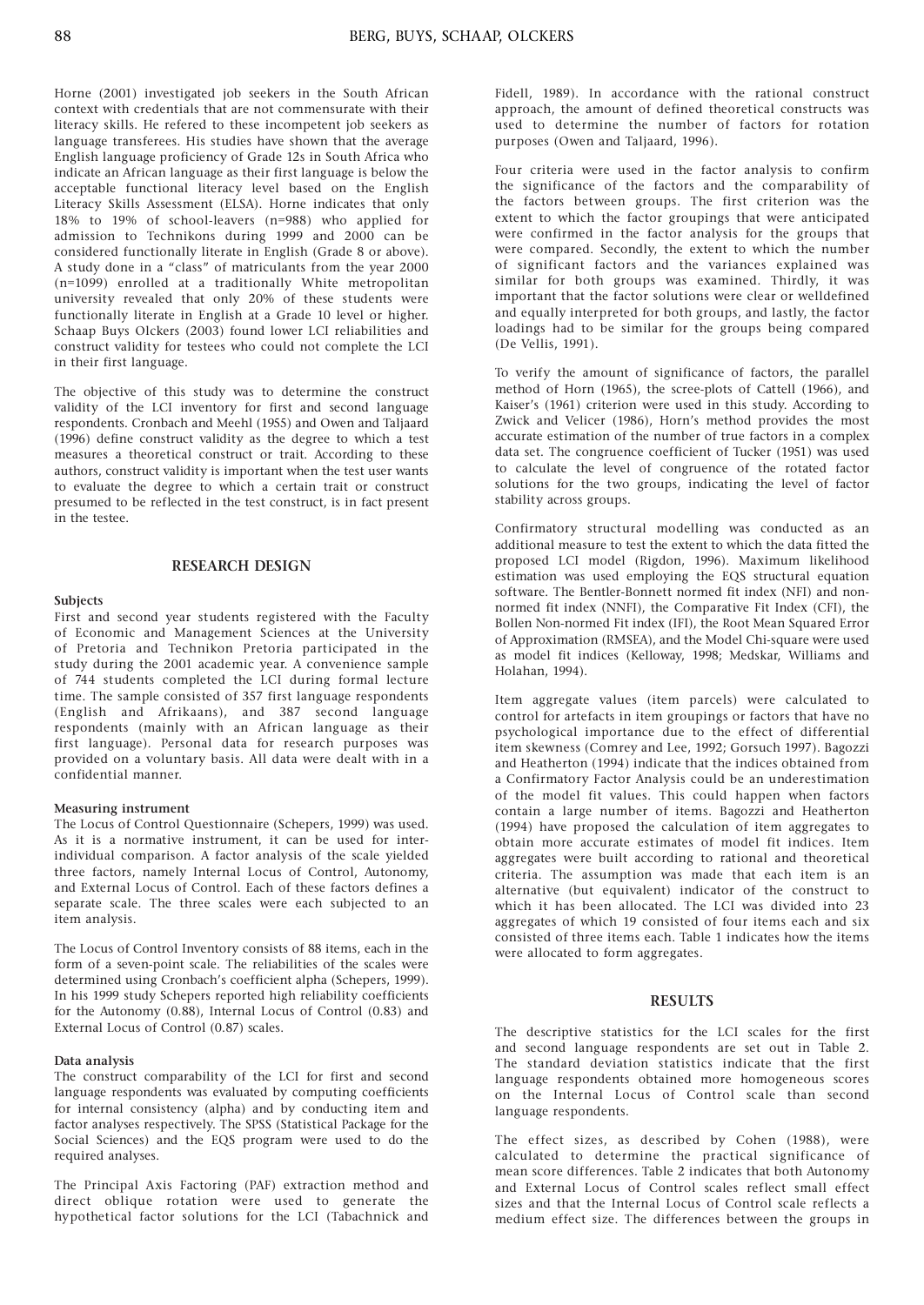TABLE 1 ITEM AGGREGATES FOR THE LCI

|      |       | Autonomy (34 items) |       |         |                  |    | Internal locus of control (26 items) |    |    |      |                |    | External locus of control (28 items) |     |
|------|-------|---------------------|-------|---------|------------------|----|--------------------------------------|----|----|------|----------------|----|--------------------------------------|-----|
| Aut1 | $1*$  | 2                   | 3     | 5       | Int1             | 6  | $\overline{7}$                       | 8  | 10 | Ext1 | $\overline{4}$ | 9  | 12                                   | 20  |
| Aut2 | $11*$ | 13                  | 14    | 15      | Int <sub>2</sub> | 18 | 19                                   | 26 | 27 | Ext2 | 34             | 35 | 36                                   | 38  |
| Aut3 | 16    | 17                  | $21*$ | 22      | Int <sub>3</sub> | 31 | 32                                   | 33 | 37 | Ext3 | 41             | 43 | 45                                   | 47  |
| Aut4 | 23    | 24                  | 25    | 28      | Int <sub>4</sub> | 40 | 42                                   | 48 | 49 | Ext4 | 50             | 51 | 52                                   | 53  |
| Aut5 | 29    | 30                  | $39*$ | 44      | Int <sub>5</sub> | 54 | 55                                   | 59 | 60 | Ext5 | 56             | 57 | 58                                   | 65* |
| Aut6 | 46    | 62                  | 64    | 66      | Int6             | 61 | 63                                   | 69 | 75 | Ext6 | 72             | 77 | 79                                   |     |
| Aut7 | 67    | 68                  | 70    | 71      | Int7             | 76 | 85                                   | 86 | 87 | Ext7 | 80             | 84 | 88                                   |     |
| Aut8 | $73*$ | 74                  | 78    | $\star$ |                  |    |                                      |    |    |      |                |    |                                      |     |
| Aut9 | 81    | 82                  | 83    |         |                  |    |                                      |    |    |      |                |    |                                      |     |

\* Reflected items

respect of both the Autonomy and External Locus of Control scales are of small practical significance. It should be noted that the differences between the second and first language groups on the Internal Locus of Control scale could be of practical significance when cross-language comparisons are made.

TABLE 2 DESCRIPTIVE STATISTICS IN RESPECT OF THE LCI SCALES

| Second language<br>$group(n=387)$ |           |        | First language<br>group $(n=357)$ |           |         | <b>Difference</b><br>in means |  |
|-----------------------------------|-----------|--------|-----------------------------------|-----------|---------|-------------------------------|--|
|                                   | <b>SD</b> | Mean   |                                   | <b>SD</b> | Mean    | Effect<br>size                |  |
| Autonomy                          | 166.876   | 20.518 | Autonomy                          | 170,373   | 19.714  | $-0,17$                       |  |
| Internal                          | 153.84    | 21.40  | Internal                          | 162,868   | 14.3975 | $-0.49$                       |  |
| External                          | 95,775    | 19,115 | External                          | 91.1961   | 20,667  | 0,23                          |  |

The results for the item analysis for Autonomy for the different groups are set out in Table 3. There were 11 items (32% of the items) that had an item total correlation (discrimination value) lower than 0,20 for second language respondents. A discrimination value of below 0,20 is generally not considered acceptable (Anastasi, 1990; De Vellis, 1991; Anastasi and Urbina, 1997). The items with the low item total correlations also have relatively low item reliabilities. With reference to the first language group, most of the items appear to have acceptable discrimination values and item reliabilities. The alpha coefficients for second language and first language respondents are 0,78 and 0,86 respectively. This can be regarded as a recognisable difference in reliabilities, considering the length of the scale and the equal standard deviations of the scale scores for the groups. The results of the item and reliability analysis for the Autonomy scale imply differences in the construct for the two groups.

The item-analysis results for the Internal Locus of Control scale are set out in Table 4. All the item-total correlations are above 0,20 for both the second and first language respondents. The Alpha coefficients for the second language and first language groups are 0,86 and 0,84 respectively. The difference in reliability for the above groups can be regarded as small. The results of the item and reliability analysis suggest that the construct is comparable for second and first language respondents.

TABLE 3 ITEM ANALYSIS OF THE LCI AUTONOMY SCALE FOR FIRST AND SECOND LANGUAGE RESPONDENTS

|                 |                           | First language respondents<br>$(N=332)$ |                     |                              | Second language respondents<br>$(N=286)$ |                     |  |  |
|-----------------|---------------------------|-----------------------------------------|---------------------|------------------------------|------------------------------------------|---------------------|--|--|
|                 | Item total<br>Correlation | Alpha if<br>Item<br>deleted             | Item<br>Reliability | Item<br>total<br>Correlation | Aapha<br>if Item<br>deleted              | Item<br>Reliability |  |  |
| AI1             | 0,4165                    | 0,8653                                  | 0,5821              | 0,1720                       | 0,7826                                   | 0,2966              |  |  |
| AI <sub>2</sub> | 0,1873                    | 0,8709                                  | 0,2751              | 0,2286                       | 0,7800                                   | 0,3252              |  |  |
| AI3             | 0,3847                    | 0,8661                                  | 0,4999              | 0,2766                       | 0,7781                                   | 0,4902              |  |  |
| AI4             | 0,3478                    | 0,8669                                  | 0,3743              | 0,4048                       | 0,7743                                   | 0,5199              |  |  |
| AI 11           | 0,4151                    | 0,8653                                  | 0,5949              | 0,2635                       | 0,7789                                   | 0,5144              |  |  |
| AI13            | 0,5152                    | 0,8642                                  | 0,5120              | 0,3092                       | 0,7774                                   | 0,4004              |  |  |
| AI14            | 0,4244                    | 0,8652                                  | 0,5549              | 0,3241                       | 0,7760                                   | 0,5622              |  |  |
| AI15            | 0,3986                    | 0,8658                                  | 0,6117              | 0,1124                       | 0,7862                                   | 0,2198              |  |  |
| AI16            | 0,2548                    | 0,8702                                  | 0,4119              | 0,0820                       | 0,7895                                   | 0,1841              |  |  |
| AI17            | 0,3151                    | 0,8677                                  | 0,4312              | 0,1854                       | 0,7822                                   | 0,3349              |  |  |
| AI21            | 0,2852                    | 0,8683                                  | 0,3852              | 0,0848                       | 0,7864                                   | 0,1470              |  |  |
| AI22            | 0,4279                    | 0,8652                                  | 0,5151              | 0,3363                       | 0,7762                                   | 0,4710              |  |  |
| AI23            | 0,2811                    | 0,8685                                  | 0,3936              | 0,2604                       | 0,7788                                   | 0,4475              |  |  |
| AI24            | 0,4577                    | 0,8644                                  | 0,6303              | 0,3346                       | 0,7755                                   | 0,6014              |  |  |
| AI25            | 0,2663                    | 0,8686                                  | 0,3400              | 0,1955                       | 0,7815                                   | 0,3292              |  |  |
| AI28            | 0,2768                    | 0,8686                                  | 0,3880              | 0,2866                       | 0,7777                                   | 0,5323              |  |  |
| AI29            | 0,3082                    | 0,8678                                  | 0,4082              | 0,2650                       | 0,7786                                   | 0,4229              |  |  |
| AI30            | 0,4250                    | 0,8651                                  | 0,6617              | 0,4132                       | 0,7720                                   | 0,7302              |  |  |
| AI39            | 0,3280                    | 0,8676                                  | 0,4930              | 0,0595                       | 0,7880                                   | 0,1097              |  |  |
| AI44            | 0,4652                    | 0,8646                                  | 0,5280              | 0,3701                       | 0,7745                                   | 0,5737              |  |  |
| AI46            | 0,4876                    | 0,8638                                  | 0,6225              | 0,4232                       | 0,7720                                   | 0,6899              |  |  |
| AI62            | 0,1902                    | 0,8706                                  | 0,2647              | 0,3275                       | 0,7760                                   | 0,5326              |  |  |
| AI64            | 0,2628                    | 0,8686                                  | 0,3150              | 0,1443                       | 0,7839                                   | 0,2528              |  |  |
| AI66            | 0,4890                    | 0,8645                                  | 0,5023              | 0,4231                       | 0,7728                                   | 0,6203              |  |  |
| AI67            | 0,4594                    | 0,8651                                  | 0,4677              | 0,4621                       | 0,7714                                   | 0,6664              |  |  |
| AI68            | 0,4557                    | 0,8647                                  | 0,5470              | 0,5133                       | 0,7686                                   | 0,8110              |  |  |
| AI70            | 0,5372                    | 0,8623                                  | 0,7707              | 0,3650                       | 0,7743                                   | 0,6127              |  |  |
| AI71            | 0,3719                    | 0,8665                                  | 0,5619              | 0,1268                       | 0,7852                                   | 0,2391              |  |  |
| AI73            | 0,4346                    | 0,8649                                  | 0,6158              | 0,1489                       | 0,7839                                   | 0,2691              |  |  |
| AI74            | 0,4809                    | 0,8642                                  | 0,5782              | 0,3958                       | 0,7732                                   | 0,6435              |  |  |
| AI78            | 0,2586                    | 0,8687                                  | 0,3184              | 0,0918                       | 0,7872                                   | 0,1803              |  |  |
| AI81            | 0,4519                    | 0,8646                                  | 0,5777              | 0,4453                       | 0,7718                                   | 0,6620              |  |  |
| AI82            | 0,6087                    | 0,8614                                  | 0,7468              | 0,4324                       | 0,7722                                   | 0,6565              |  |  |
| AI83            | 0,4356                    | 0,8652                                  | 0,5039              | 0,4831                       | 0,7698                                   | 0,7649              |  |  |

Scale reliability: First language group: 0,86 Second language group: 0,78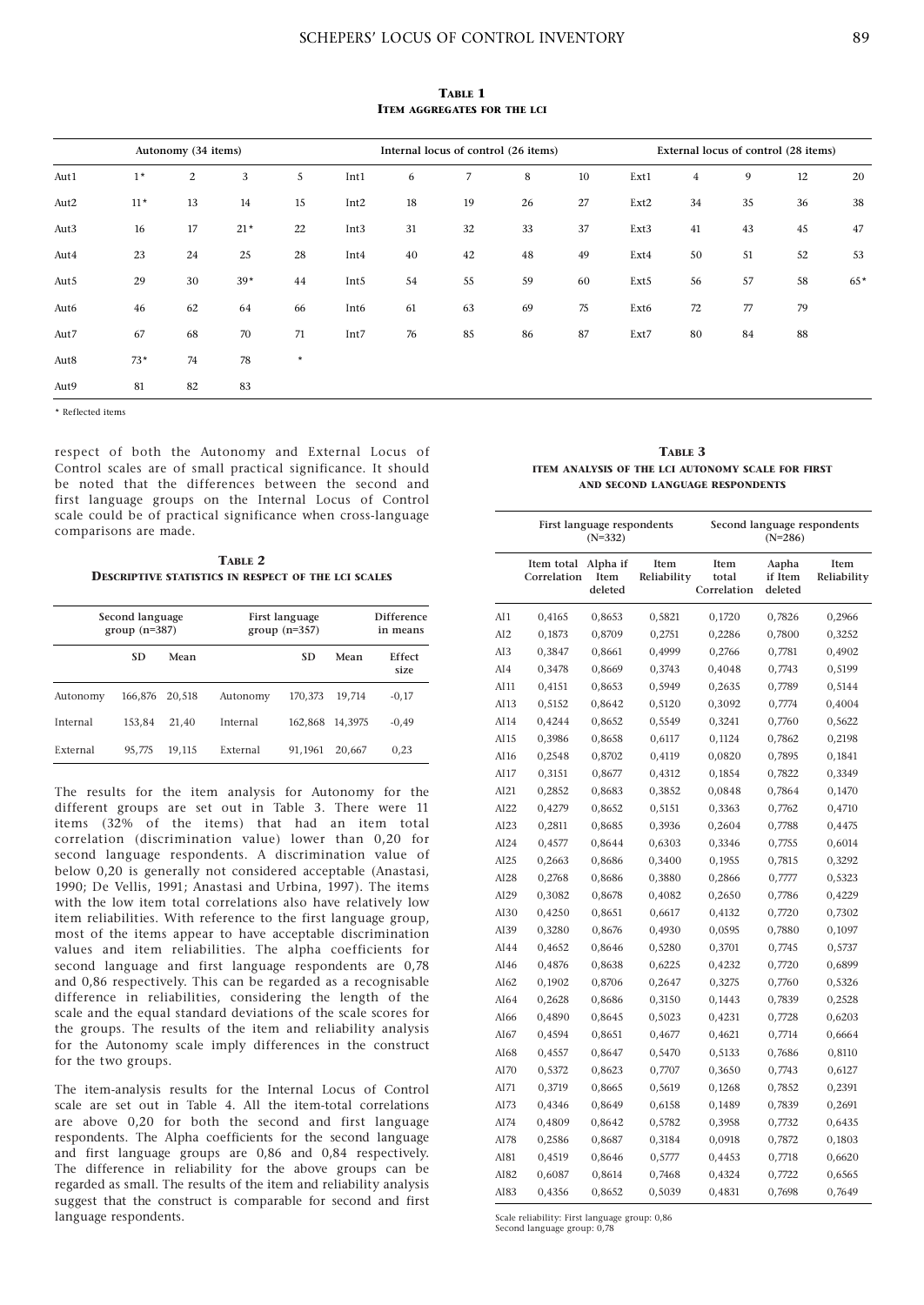TABLE 4 ITEM ANALYSIS OF THE LCI INTERNAL LOCUS OF CONTROL FOR FIRST AND SECOND LANGUAGE RESPONDENTS

|                 | First language respondents<br>$(N=329)$ |                             |                     |                              | Second language respondents<br>$(N=306)$ |                     |  |  |
|-----------------|-----------------------------------------|-----------------------------|---------------------|------------------------------|------------------------------------------|---------------------|--|--|
|                 | Item total<br>Correlation               | Alpha if<br>Item<br>deleted | Item<br>Reliability | Item<br>total<br>Correlation | Alpha<br>if Item<br>deleted              | Item<br>Reliability |  |  |
| II6             | 0,4051                                  | 0,8403                      | 0,4461              | 0,4841                       | 0,8528                                   | 0,7729              |  |  |
| II7             | 0,3970                                  | 0,8407                      | 0,3914              | 0,4023                       | 0,8552                                   | 0,6011              |  |  |
| II <sub>8</sub> | 0,3038                                  | 0,8438                      | 0,3689              | 0,4048                       | 0,8551                                   | 0,6659              |  |  |
| II10            | 0,3791                                  | 0,8417                      | 0,3014              | 0,4902                       | 0,8531                                   | 0,6881              |  |  |
| II18            | 0,4040                                  | 0,8406                      | 0,3826              | 0,3262                       | 0,8572                                   | 0,4729              |  |  |
| II19            | 0,4685                                  | 0,8394                      | 0,3858              | 0,4230                       | 0,8551                                   | 0,5276              |  |  |
| II26            | 0,2607                                  | 0,8452                      | 0,3111              | 0,2321                       | 0,8603                                   | 0,3936              |  |  |
| II27            | 0,3690                                  | 0,8414                      | 0,4083              | 0,4448                       | 0,8541                                   | 0,6531              |  |  |
| <b>II31</b>     | 0,4115                                  | 0,8402                      | 0,1432              | 0,4200                       | 0,8551                                   | 0,5399              |  |  |
| <b>II32</b>     | 0,3577                                  | 0,8419                      | 0,4300              | 0,2688                       | 0,8599                                   | 0,5173              |  |  |
| <b>II33</b>     | 0,3815                                  | 0,8410                      | 0,4240              | 0,4090                       | 0,8550                                   | 0,6373              |  |  |
| II37            | 0,3520                                  | 0,8420                      | 0,3858              | 0,4500                       | 0,8539                                   | 0,6765              |  |  |
| II40            | 0,4201                                  | 0,8397                      | 0,5034              | 0,3336                       | 0,8577                                   | 0,6346              |  |  |
| II42            | 0,3218                                  | 0,8430                      | 0,3574              | 0,4305                       | 0,8544                                   | 0,6712              |  |  |
| II48            | 0,2723                                  | 0,8450                      | 0,3388              | 0,3119                       | 0,8583                                   | 0,5845              |  |  |
| II49            | 0,4769                                  | 0,8395                      | 0,3698              | 0,4764                       | 0,8538                                   | 0,6069              |  |  |
| II54            | 0,2797                                  | 0,8446                      | 0,3372              | 0,3352                       | 0,8576                                   | 0,6364              |  |  |
| II55            | 0,4455                                  | 0,8391                      | 0,4671              | 0,4541                       | 0,8537                                   | 0,7178              |  |  |
| II59            | 0,3953                                  | 0,8406                      | 0,4581              | 0,4146                       | 0,8548                                   | 0,7399              |  |  |
| II60            | 0,4202                                  | 0,8402                      | 0,3981              | 0,4253                       | 0,8545                                   | 0,6675              |  |  |
| II61            | 0,3702                                  | 0,8415                      | 0,4451              | 0,3476                       | 0,8570                                   | 0,6219              |  |  |
| II63            | 0,4410                                  | 0,8396                      | 0,4110              | 0,5042                       | 0,8529                                   | 0,6765              |  |  |
| II69            | 0,3961                                  | 0,8406                      | 0,4495              | 0,3519                       | 0,8566                                   | 0,4905              |  |  |
| II75            | 0,5804                                  | 0,8356                      | 0,5550              | 0,4185                       | 0,8548                                   | 0,6387              |  |  |
| II76            | 0,3027                                  | 0,8443                      | 0,4051              | 0,3946                       | 0,8557                                   | 0,7841              |  |  |
| <b>II85</b>     | 0,3478                                  | 0,8425                      | 0,4616              | 0,4146                       | 0,8548                                   | 0,7176              |  |  |
| <b>II86</b>     | 0,3081                                  | 0,8440                      | 0,4075              | 0,4071                       | 0,8551                                   | 0,6300              |  |  |
| <b>II87</b>     | 0,4251                                  | 0,8396                      | 0,4782              | 0,4366                       | 0,8542                                   | 0,6770              |  |  |

Scale reliability: First language group: 0,84

Second language group: 0,86

The results for the item analysis for the External Locus of Control scale for the first and second language respondents are set out in Table 5. There are three items (12% of the items) with an item total correlation value below 0,20 and relatively low item reliabilities for the second language group. All the item total correlations are acceptable for the first language respondents. The alpha coefficients for the second and first language respondents are 0,78 and 0,87 respectively. This can be regarded as a recognisable difference in reliabilities, especially considering the length of the scale and the equal standard deviations of the scale scores for the groups. The item and reliability analyses imply differences in the construct that is measured for both these groups.

The results of the factor analysis performed on the LCI indicate differences in the factor structures for second and first language respondents. The sample sizes for both the second and first language respondents were adequate, according to the Kaiser-Meyer-Olkin (KMO) measure of sample size (Kim and Mueller, 1978). The KMO-values were 0,883 and 0,888 respectively for the second and first language respondents. These values can be considered highly acceptable.

The postulated theoretical model of Schepers (1999) was used to determine the number of factors that were rotated. An oblique rotation method was used, as the LCI factors

can be considered to be related (Schepers,1995). The quality of the factor solutions was evaluated using the level of interpretability and the simplicity of the structure obtained (DeVellis, 1991; Tinsley and Tinsley, 1987; Tabachnick and Fidell, 1989). Factor loadings of 0,30 and higher were considered acceptable (Tabachnick and Fidell, 1989). Small deviations from the 0,30 criterion were allowed to account for possible differences in sample homogeneity.

#### TABLE 5

ITEM ANALYSIS OF THE LCI INTERNAL LOCUS OF CONTROL FOR FIRST AND SECOND LANGUAGE RESPONDENTS

|                  | First language respondents<br>$(N=325)$ |                             |                     |                                     | Second language respondents<br>$(N=289)$ |                            |  |  |
|------------------|-----------------------------------------|-----------------------------|---------------------|-------------------------------------|------------------------------------------|----------------------------|--|--|
|                  | Item total<br>Correlation               | Alpha if<br>Item<br>deleted | Item<br>Reliability | <b>Item</b><br>total<br>Correlation | Alpha<br>if Item<br>deleted              | <b>Item</b><br>Reliability |  |  |
| EI4              | 0,3177                                  | 0,8751                      | 0,5437              | 0,2317                              | 0,7827                                   | 0.4556                     |  |  |
| EI9              | 0,2487                                  | 0,8760                      | 0,3177              | 0,1494                              | 0,7866                                   | 0,2846                     |  |  |
| EI12             | 0,5153                                  | 0,8696                      | 0,8810              | 0,2527                              | 0,7813                                   | 0,4354                     |  |  |
| EI20             | 0,3429                                  | 0,8742                      | 0,5168              | 0,1926                              | 0,7845                                   | 0,3690                     |  |  |
| EI34             | 0,4147                                  | 0,8725                      | 0,7252              | 0,1971                              | 0,7844                                   | 0,3842                     |  |  |
| EI35             | 0,4643                                  | 0,8711                      | 0,8838              | 0,3392                              | 0,7770                                   | 0,6883                     |  |  |
| EI36             | 0,4768                                  | 0,8707                      | 0,7880              | 0,3825                              | 0,7751                                   | 0,6759                     |  |  |
| EI38             | 0,5627                                  | 0,8684                      | 0,9117              | 0,3177                              | 0,7782                                   | 0,5885                     |  |  |
| EI41             | 0,5140                                  | 0,8698                      | 0,8171              | 0,2930                              | 0,7794                                   | 0,5419                     |  |  |
| EI43             | 0,3960                                  | 0,8731                      | 0,7024              | 0,2967                              | 0,7793                                   | 0,6079                     |  |  |
| EI45             | 0,5490                                  | 0,8692                      | 0,8059              | 0,4570                              | 0,7704                                   | 0,9354                     |  |  |
| EI47             | 0,3297                                  | 0,8746                      | 0,5213              | 0,2870                              | 0,7799                                   | 0,6025                     |  |  |
| EI50             | 0,4442                                  | 0,8717                      | 0,6504              | 0,3731                              | 0,7758                                   | 0,6254                     |  |  |
| EI51             | 0,5133                                  | 0,8701                      | 0,7323              | 0,2906                              | 0,7795                                   | 0,4855                     |  |  |
| EI52             | 0,3112                                  | 0,8753                      | 0,5244              | 0,3000                              | 0,7793                                   | 0,6449                     |  |  |
| EI53             | 0,4148                                  | 0,8724                      | 0,6861              | 0.4477                              | 0,7712                                   | 0,8758                     |  |  |
| EI56             | 0,4611                                  | 0,8712                      | 0,7475              | 0,3924                              | 0,7744                                   | 0,7342                     |  |  |
| EI57             | 0,5111                                  | 0,8699                      | 0,8104              | 0,2659                              | 0,7811                                   | 0,5596                     |  |  |
| EI58             | 0,4070                                  | 0,8727                      | 0,7128              | 0,3381                              | 0,7770                                   | 0,6740                     |  |  |
| E <sub>165</sub> | 0,2294                                  | 0,8773                      | 0,3761              | 0,3495                              | 0,7768                                   | 0,5964                     |  |  |
| EI72             | 0,4403                                  | 0,8718                      | 0,6696              | 0,3554                              | 0,7764                                   | 0,6354                     |  |  |
| E177             | 0,3274                                  | 0,8748                      | 0,5421              | 0,2222                              | 0,7838                                   | 0,4829                     |  |  |
| EI79             | 0,5793                                  | 0,8678                      | 0,9850              | 0,3275                              | 0,7778                                   | 0,5735                     |  |  |
| <b>EI80</b>      | 0,5573                                  | 0,8687                      | 0,8802              | 0,4316                              | 0,7724                                   | 0,8042                     |  |  |
| EI84             | 0,5663                                  | 0,8685                      | 0,8781              | 0,3027                              | 0,7789                                   | 0,5728                     |  |  |
| <b>EI88</b>      | 0,3833                                  | 0,8732                      | 0,5710              | 0,3286                              | 0,7777                                   | 0,5789                     |  |  |

Scale reliability: First language group: 0,87

Second language group: 0,78

Figure 1 indicates that two significant factors can be identified for the second language respondents based on the results of the scree-test (Cattell, 1966) and Horn's (1965) criterion. A clear break can be observed on the scree-plot between Factors Two and Three. The eigenvalues of the random data set intersect the eigenvalues for the true data set between Factors Two and Three for the second language group, indicating two significant factors (Horn, 1965). The results reported in Table 6 indicate that the two significant factors explain 36,21% of the total variance. Kaiser's (1961) criterion clearly overestimates the number of true factors for the data set (Tabachnick and Fidell, 1989). According to Table 6. there are clear signs of over-factoring, as limited items loaded above 0,30 on Factor Three. The proposed threemodel structure for the second language respondents is not well-defined or interpretable and does not resemble a simple structure. It is evident from the results that the three-factor structure proposed by Schepers (1999) did not hold for the second language respondents.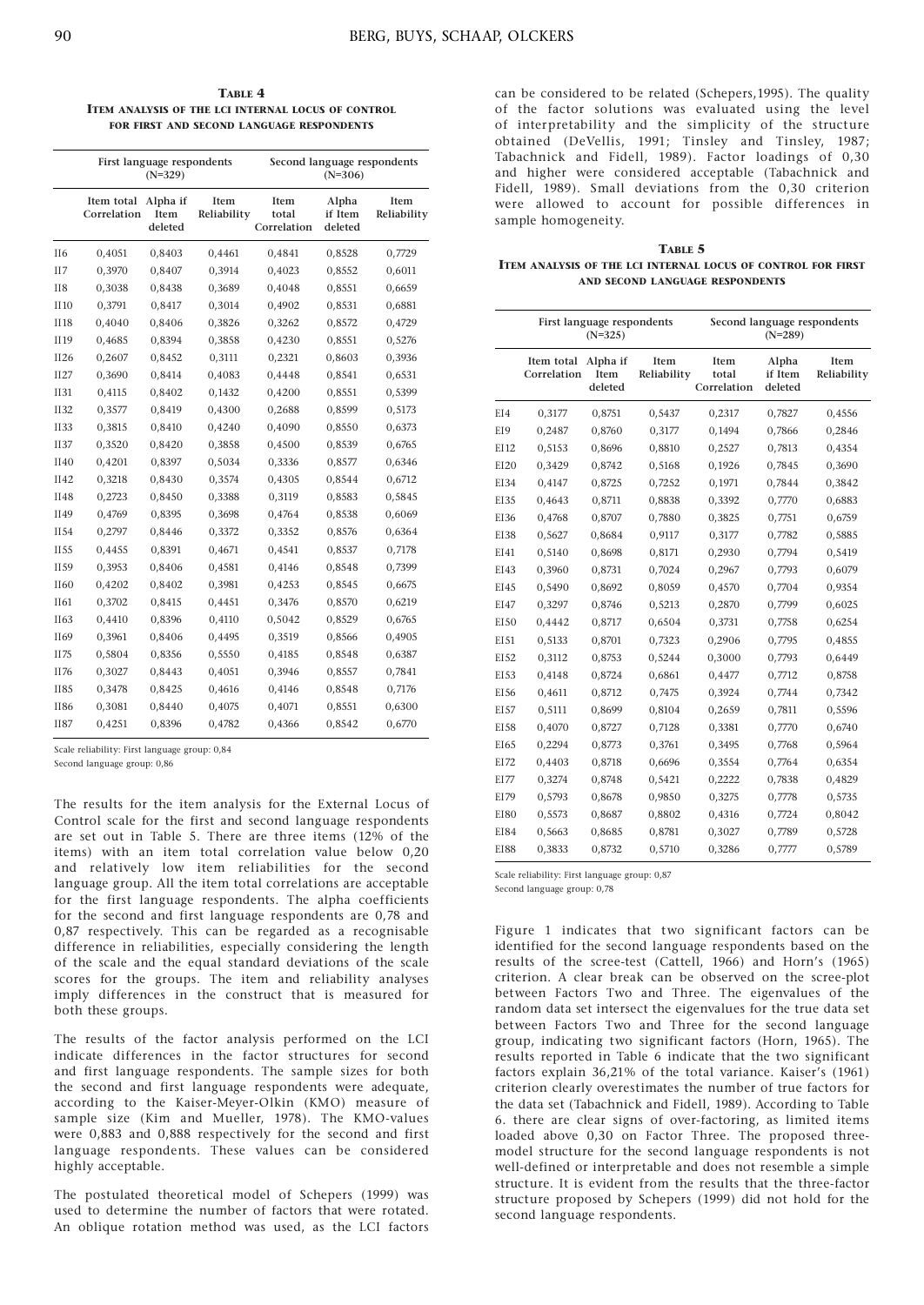

Figure 1: Scree plot second language

TABLE 6 FACTOR EIGEN VALUES AND VARIANCE EXPLAINED FOR FIRST AND SECOND LANGUAGE RESPONDENTS

| Factor         | Second language<br>respondents (N=387) |                    |                   | Factor         |       | <b>First language</b><br>respondents (N=357) |                   |
|----------------|----------------------------------------|--------------------|-------------------|----------------|-------|----------------------------------------------|-------------------|
|                | Total                                  | $%$ of<br>variance | Cumula-<br>tive % |                | total | $%$ of<br>variance                           | Cumula-<br>tive % |
| $\mathbf{1}$   | 5,536                                  | 24,068             | 24,068            | $\mathbf{1}$   | 6,753 | 29,361                                       | 29,361            |
| $\mathfrak{2}$ | 2,794                                  | 12,146             | 36,214            | $\mathbf{2}$   | 2,927 | 12,728                                       | 42,089            |
| 3              | 1,139                                  | 4,954              | 41,167            | 3              | 1,865 | 8,107                                        | 50,196            |
| $\overline{4}$ | 1,075                                  | 4,676              | 45,843            | $\overline{4}$ | 1,009 | 4,387                                        | 54,583            |
| 5              | 1,029                                  | 4,473              | 50,316            | 5              | 0,928 | 4,034                                        | 58,618            |
| 6              | 0,995                                  | 4,152              | 54,468            | 6              | 0,838 | 3,644                                        | 62,262            |
| 7              | 0,887                                  | 3,856              | 58,324            | 7              | 0,790 | 3,436                                        | 65,698            |
| 8              | 0,850                                  | 3,696              | 62,020            | 8              | 0,718 | 3,122                                        | 68,820            |
| 9              | 0,788                                  | 3,424              | 65,444            | 9              | 0,687 | 2,986                                        | 71,806            |
| 10             | 0,777                                  | 3,380              | 68,825            | 10             | 0,654 | 2,841                                        | 74,647            |
| 11             | 0,741                                  | 3,220              | 72,045            | 11             | 0,623 | 2,709                                        | 77,356            |
| 12             | 0,709                                  | 3,083              | 75,127            | 12             | 0,578 | 2,514                                        | 79,870            |
| 13             | 0,686                                  | 2,984              | 78,111            | 13             | 0,570 | 2,477                                        | 82,347            |
| 14             | 0,627                                  | 2,726              | 80,837            | 14             | 0,530 | 2,303                                        | 84,650            |
| 15             | 0,604                                  | 2,624              | 83,461            | 15             | 0,504 | 2,193                                        | 86,843            |
| 16             | 0,589                                  | 2,560              | 86,022            | 16             | 0,475 | 2,064                                        | 88,908            |
| 17             | 0,545                                  | 2,371              | 88,392            | 17             | 0,459 | 1,995                                        | 90,902            |
| 18             | 0,521                                  | 2,265              | 90,658            | 18             | 0,441 | 1,916                                        | 92,818            |
| 19             | 0,479                                  | 2,082              | 92,740            | 19             | 0,402 | 1,746                                        | 94,564            |
| 20             | 0,465                                  | 2,023              | 94,763            | 20             | 0,367 | 1,594                                        | 96,158            |
| 21             | 0,422                                  | 1,835              | 96,598            | 21             | 0,335 | 1,457                                        | 97,615            |
| 22             | 0,409                                  | 1,780              | 98,378            | 22             | 0,296 | 1,287                                        | 98,901            |
| 23             | 0,373                                  | 1,622              | 100,000           | 23             | 0,253 | 1,099                                        | 100,00            |

Extraction method: Principal axis factoring Extraction method: Principal axis factoring

Figure 2 and Table 6 set out the results for the factor analyses for first language respondents. Kaiser's (1961) criterion, Horn's (1965) criterion and the scree-test indicate three significant factors for the above group. A clear break can be observed between Factors Three and Four, indicating three significant factors according to the scree-test. Kaiser's eigenvalue criterion indicates three distinct factors. The eigenvalues for the random data set intersect the eigenvalues for the true data set between the third and fourth factor, indicating a three-factor solution. The three factors explain up to 50% of the total variance for the data set (Table 6). A clear, well-defined, interpretable and simple factor structure can be observed in Table 6 for the first language respondents.

The congruence coefficient of Tucker (1951) was used to determine the level of congruence between factor structures as a measure of factor similarity and stability. According to Tabachnick and Fidell (1989), marker variables can be used

to identify factors. It is clear from the results in Table 7 (the three-factor solution) that Factor One can be identified as the Internal Locus of Control scale for the second language respondents. Factor Two has been identified as the External Locus of Control scale for the second language respondents. Factor Three has retained certain elements of the Autonomy scale but is poorly defined for the second language respondents and can be considered an artefact. Factor One is clearly defined as the Autonomy scale for the first language respondents. The External Locus of Control scale is clearly visible as Factor Two for the first language respondents. The Internal Locus of Control scale has been identified as Factor Three for the first language respondents.



Figure 2: Scree plot first language

TABLE 7 ROTATED PATTERN MATRIX FOR SECOND AND FIRST LANGUAGE RESPONDENTS (THREE FACTOR SOLUTION)

|                  |          | $(N=387)$         | Second langiage respondents |                  | First language respondents<br>$(N=357)$ |                   |          |
|------------------|----------|-------------------|-----------------------------|------------------|-----------------------------------------|-------------------|----------|
|                  |          | Factor 1 Factor 2 | Factor 3                    |                  |                                         | Factor 1 Factor 2 | Factor 3 |
| AUT <sub>1</sub> | 0,129    | $-0,006$          | 0,434                       | AUT <sub>1</sub> | 0,733                                   | 0.147             | 0,113    |
| AUT <sub>2</sub> | 0,350    | $-0,178$          | 0,225                       | AUT <sub>2</sub> | 0,637                                   | $-0,127$          | 0,007    |
| AUT <sub>3</sub> | 0,227    | 0.018             | 0.114                       | AUT <sub>3</sub> | 0,400                                   | $-0,152$          | $-0,102$ |
| AUT 4            | 0,400    | 0,048             | 0,113                       | AUT 4            | 0,560                                   | 0,068             | $-0.041$ |
| AUT <sub>5</sub> | 0,016    | $-0.051$          | 0,450                       | AUT <sub>5</sub> | 0,592                                   | $-0,196$          | 0,012    |
| AUT 6            | 0,173    | 0,138             | 0,524                       | AUT 6            | 0,436                                   | $-0.014$          | $-0,296$ |
| AUT 7            | 0,244    | $-0,108$          | 0,426                       | AUT 7            | 0,652                                   | $-0,142$          | $-0.088$ |
| AUT <sub>8</sub> | 0,364    | $-0,147$          | 0,098                       | AUT 8            | 0,440                                   | 0,150             | $-0.187$ |
| AUT <sub>9</sub> | 0,250    | 0,0008            | 0,454                       | AUT <sub>9</sub> | 0,587                                   | $-0.019$          | $-0,118$ |
| INT <sub>1</sub> | 0,724    | $-0,146$          | $-0.018$                    | INT <sub>1</sub> | $-0,001$                                | $-0,113$          | $-0.593$ |
| INT <sub>2</sub> | 0,452    | 0,137             | 0,176                       | INT <sub>2</sub> | 0,049                                   | 0,142             | $-0.532$ |
| INT <sub>3</sub> | 0,755    | 0.050             | $-0.095$                    | INT <sub>3</sub> | 0.048                                   | 0.067             | $-0,651$ |
| INT <sub>4</sub> | 0,575    | 0,074             | 0,048                       | INT <sub>4</sub> | $-0.043$                                | 0,064             | $-0.642$ |
| INT <sub>5</sub> | 0,648    | $-0.042$          | $-0.074$                    | INT <sub>5</sub> | 0,039                                   | $-0.082$          | $-0,630$ |
| INT <sub>6</sub> | 0,486    | $-0,024$          | 0,219                       | INT <sub>6</sub> | 0,033                                   | $-0,184$          | $-0,669$ |
| INT <sub>7</sub> | 0.476    | 0.034             | 0,131                       | INT <sub>7</sub> | 0.046                                   | $-0,001$          | $-0.556$ |
| EXT <sub>1</sub> | 0,258    | 0,402             | $-0,174$                    | EXT <sub>1</sub> | $-0.034$                                | 0,663             | $-0.060$ |
| EXT <sub>2</sub> | 0,055    | 0,493             | $-0,056$                    | EXT <sub>2</sub> | 0,105                                   | 0,694             | 0,084    |
| EXT <sub>3</sub> | $-0.071$ | 0,596             | $-0,055$                    | EXT <sub>3</sub> | $-0,072$                                | 0,675             | 0,082    |
| EXT <sub>4</sub> | $-0,175$ | 0,603             | 0,109                       | EXT <sub>4</sub> | 0,081                                   | 0,619             | 0,142    |
| EXT <sub>5</sub> | $-0,005$ | 0,575             | 0,179                       | EXT <sub>5</sub> | $-0.048$                                | 0,637             | $-0.084$ |
| EXT <sub>6</sub> | $-0,020$ | 0,484             | $-0.042$                    | EXT <sub>6</sub> | $-0.095$                                | 0,698             | $-0,117$ |
| EXT 7            | 0,031    | 0,519             | $-0,022$                    | EXT 7            | $-0,220$                                | 0,619             | $-0.074$ |

extraction *means in*<br>axis factoring<br>Rotation method: Oblim with Kaiser

normalization normalization

Extraction method: Principal Extraction method:Principal axis factoring

Rotation method: Oblim with Kaiser Rotation method: Oblim with Kaiser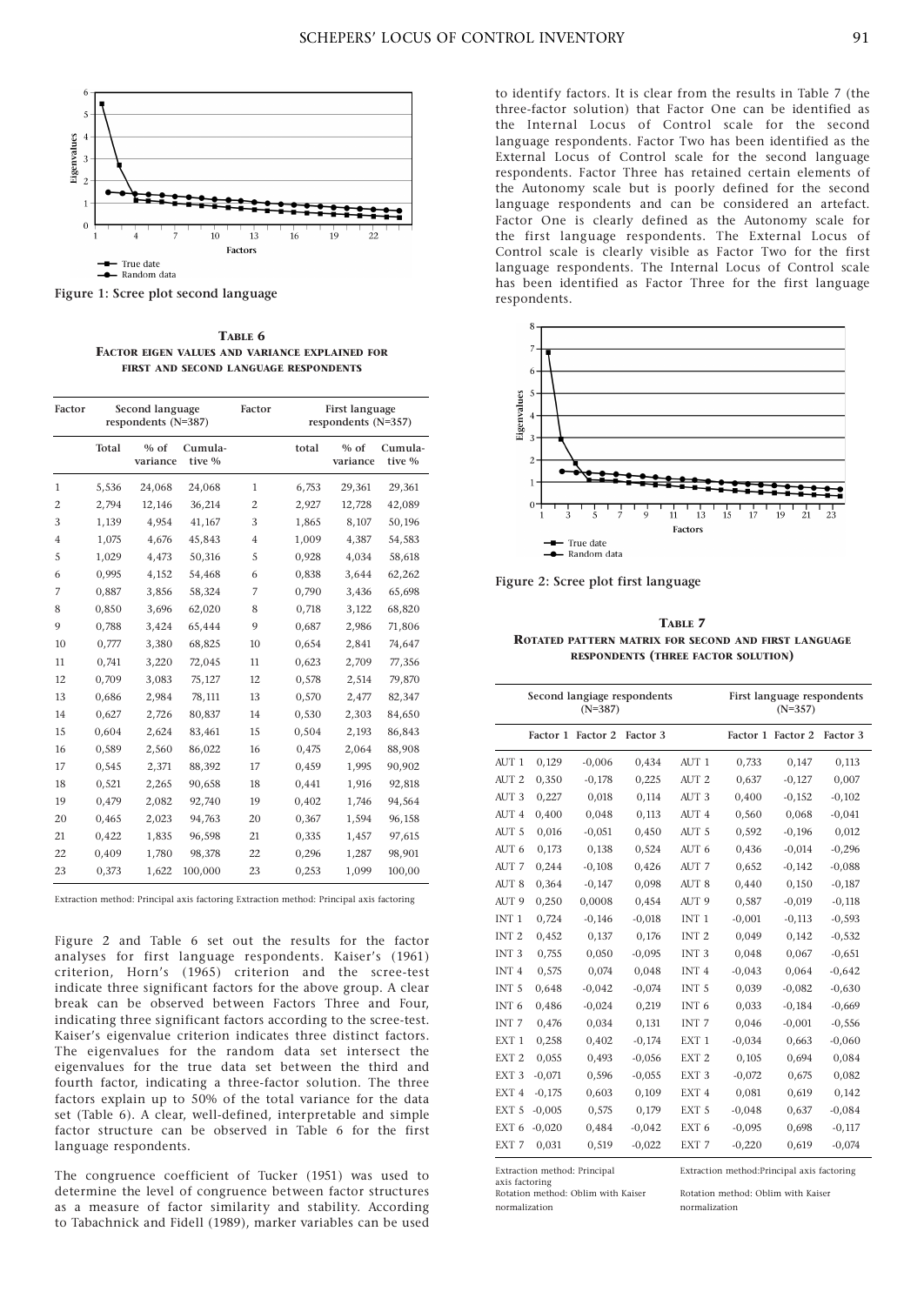Table 8 sets out the Two-Factor solution. For both the second and first language respondents, Factor One has been identified as a combination of Autonomy and Internal Locus of Control and Factor Two as External Locus of Control.

The congruence coefficient (the three-factor solution) for the Internal Locus of Control scale in respect of the two groups is 0.91 and is considered congruent (Tucker, 1951). The congruence coefficient for the External Locus of Control scale in respect of the groups in question is 0.95. The External Locus of Control scale can be considered highly stable for the sample groups. The congruence coefficient for the Autonomy scale between groups is 0.83 and is not considered congruent. It is clear from the results that the External Locus of Control and Internal Locus of Control scales are stable for the groups included in the study. The congruence coefficient (two-factor solution) for the Internal Locus of Control scale in respect of the two groups is 0.99. and for the External Locus of Control, it is 0.93. This can be considered congruent.

The factor correlation matrix for the rotated factors clearly differs for the two groups, which signifies limited comparability in the rotated factor structures for the groups.

TABLE 8 ROTATED PATTERN MATRIX FOR SECOND AND FIRST LANGUAGE RESPONDENTS (TWO-FACTOR SOLUTION)

|                                                | Second langiage respondents<br>$(N=387)$ |          |                  | First language respondents<br>$(N=357)$ |          |
|------------------------------------------------|------------------------------------------|----------|------------------|-----------------------------------------|----------|
|                                                | Factor 1                                 | Factor 2 |                  | Factor 1                                | Factor 2 |
| $A$ UT 1                                       | 0,465                                    | $-0.051$ | AUT <sub>1</sub> | 0,336                                   | $-0,169$ |
| AUT <sub>2</sub>                               | 0,520                                    | $-0,174$ | AUT <sub>2</sub> | 0,376                                   | $-0,377$ |
| AUT <sub>3</sub>                               | 0,310                                    | 0,024    | AUT <sub>3</sub> | 0,338                                   | $-0.293$ |
| AUT <sub>4</sub>                               | 0,476                                    | 0,072    | AUT <sub>4</sub> | 0,384                                   | $-0,153$ |
| AUT <sub>5</sub>                               | 0,369                                    | $-0,107$ | AUT <sub>5</sub> | 0,342                                   | $-0.428$ |
| AUT 6                                          | 0,571                                    | 0,080    | AUT 6            | 0,557                                   | $-0,142$ |
| AUT 7                                          | 0,572                                    | $-0,139$ | AUT 7            | 0,476                                   | $-0,384$ |
| AUT <sub>8</sub>                               | 0.432                                    | $-0,125$ | AUT <sub>8</sub> | 0.446                                   | 0,293    |
| AUT <sub>9</sub>                               | 0,598                                    | $-0.035$ | AUT <sub>9</sub> | 0,472                                   | $-0,236$ |
| INT <sub>1</sub>                               | 0,680                                    | $-0.072$ | INT <sub>1</sub> | 0,559                                   | $-0,016$ |
| INT <sub>2</sub>                               | 0,575                                    | 0,157    | INT <sub>2</sub> | 0,554                                   | 0,206    |
| INT <sub>3</sub>                               | 0,642                                    | 0,131    | INT <sub>3</sub> | 0,658                                   | 0,149    |
| INT <sub>4</sub>                               | 0,590                                    | 0,122    | INT <sub>4</sub> | 0,587                                   | 0,178    |
| INT <sub>5</sub>                               | 0,616                                    | 0,020    | INT <sub>5</sub> | 0,622                                   | 0,022    |
| INT <sub>6</sub>                               | 0,645                                    | $-0,006$ | INT <sub>6</sub> | 0,644                                   | $-0.087$ |
| INT <sub>7</sub>                               | 0,563                                    | 0,062    | INT <sub>7</sub> | 0,564                                   | 0,068    |
| EXT <sub>1</sub>                               | 0,104                                    | 0,445    | EXT <sub>1</sub> | 0,073                                   | 0,669    |
| EXT <sub>2</sub>                               | 0.001                                    | 0.506    | EXT <sub>2</sub> | 0.014                                   | 0,606    |
| EXT <sub>3</sub>                               | $-0,123$                                 | 0,597    | EXT <sub>3</sub> | $-0.089$                                | 0,670    |
| EXT <sub>4</sub>                               | $-0.091$                                 | 0,564    | EXT <sub>4</sub> | $-0.056$                                | 0,537    |
| EXT <sub>5</sub>                               | 0,128                                    | 0,544    | EXT <sub>5</sub> | 0,088                                   | 0,656    |
| EXT <sub>6</sub>                               | $-0.061$                                 | 0,489    | EXT <sub>6</sub> | 0,093                                   | 0,741    |
| EXT 7                                          | 0,052                                    | 0,526    | EXT <sub>7</sub> | $-0.028$                                | 0,710    |
| Extraction method: Principal axis<br>factoring |                                          |          | factoring        | Extraction method: Principal axis       |          |

| factoring                     | factoring                     |
|-------------------------------|-------------------------------|
| Rotation method: Oblimin with | Rotation method: Oblimin with |
| Kaiser normalization          | Kaiser normalization          |

The inter-correlation matrix in Table 9 shows clear differences in the interrelationships between the LCI scales for the two groups. The significance of the differences in the correlation coefficients for the two groups was determined by calculating z-values (Kanji, 1993). The correlation between the Autonomy scale and the Internal Locus of Control scale is significantly higher  $(z = -5.02; p=$ 0,05) for the Second Language group than for the First Language group. The Autonomy scale appears not to be similar for the two groups in terms of its relation with the Internal Locus of Control scale. The External Locus of Control scale's correlation with the Autonomy scale differs significantly (z=5,28; p= 0,05) between the groups. The correlation between the Internal and External Locus of Control scales differ significantly (z=2,34; p= 0,05) for the groups. The correlation coefficients between the Internal and External Locus of Control scales are small for both groups, which verifies Schepers's (1995) conclusion that the Internal and External loci of control can be seen as separate constructs and not as bi-polar opposites.

#### TABLE 9 SCALE INTERCORRELATIONS MATRIX FOR FIRST AND SECOND LANGUAGE RESPONDENTS

|          | Autonomy | Internal | External |
|----------|----------|----------|----------|
| Autonomy | 1,000    | 0,703    | $-0.083$ |
| Internal | 0,465    | 1,000    | 0,043    |
| External | $-0.440$ | $-0,212$ | 1,000    |

Note: Correlations for the second language group are given in the upper triangular matrix and for the first language group in the lower triangular matrix

The structural equation models for the three hypothesized domains underlying the LCI for second language respondents (the three-factor solution) are given in Table 10 and Figure 3 respectively. The latent variables have been allowed to correlate with one another. With regard to the second language respondents, the NFI value is 0,823. The NNFI value is 0,903; the CFI value is 0,913; and the IFI value is 0,914. A value of 0.90 is generally considered to be an indicator of a model with with a good fit. for all the above-mentioned fit indices (Bentler, 1990; Bentler and Bonnett, 1980; Steiger, 1995).

With regard to the three-factor solution, the RMSEA value for second language respondents is 0,045. Hair et al (1995) consider RMSEA-values between 0,05 and 0,08 to be indicative of acceptable fit. Steiger (1995) considers RMSEA-values of less than 0.10 acceptable.

The chi-square (three-factor solution) was 401,856, based upon 227 df (p=0,01) for second language respondents. This chisquare measure for second language respondents is highly significant and indicates a poor model fit. However, given the current sample size, it would be incorrect to conclude poor fit based on the significance of the chi-square index. The chisquare/df ratio is 1,77 for second language respondents. Ratios between 2 and 5 can be interpreted as indicating a good fit (Kelloway, 1998).

The structural equation models for the two hypothesized domains underlying the LCI for second language respondents (the two-factor solution) are set out in Table 10 and Figure 4 respectively. The latent variables have been allowed to correlate with one another. I respect of the second language respondents, the NFI value is 0,804; the NNFI value is 0,882; the CFI value is 0,893 and the IFI value is 0,050.

With regard to the two-factor solution, the RMSEA value for second language respondents is 0,050. Hair et al (1995) consider RMSEA-values between 0,05 and 0,08 to be indicative of acceptable fit. Steiger (1995) considers RMSEA-values of less than 0,10 acceptable.

The chi-square (the two-factor solution) was 445,203 based upon 229 df (p=0,01) for second language respondents. This chi-square measure for second language respondents is highly significant and indicates a poor model fit. However, given the current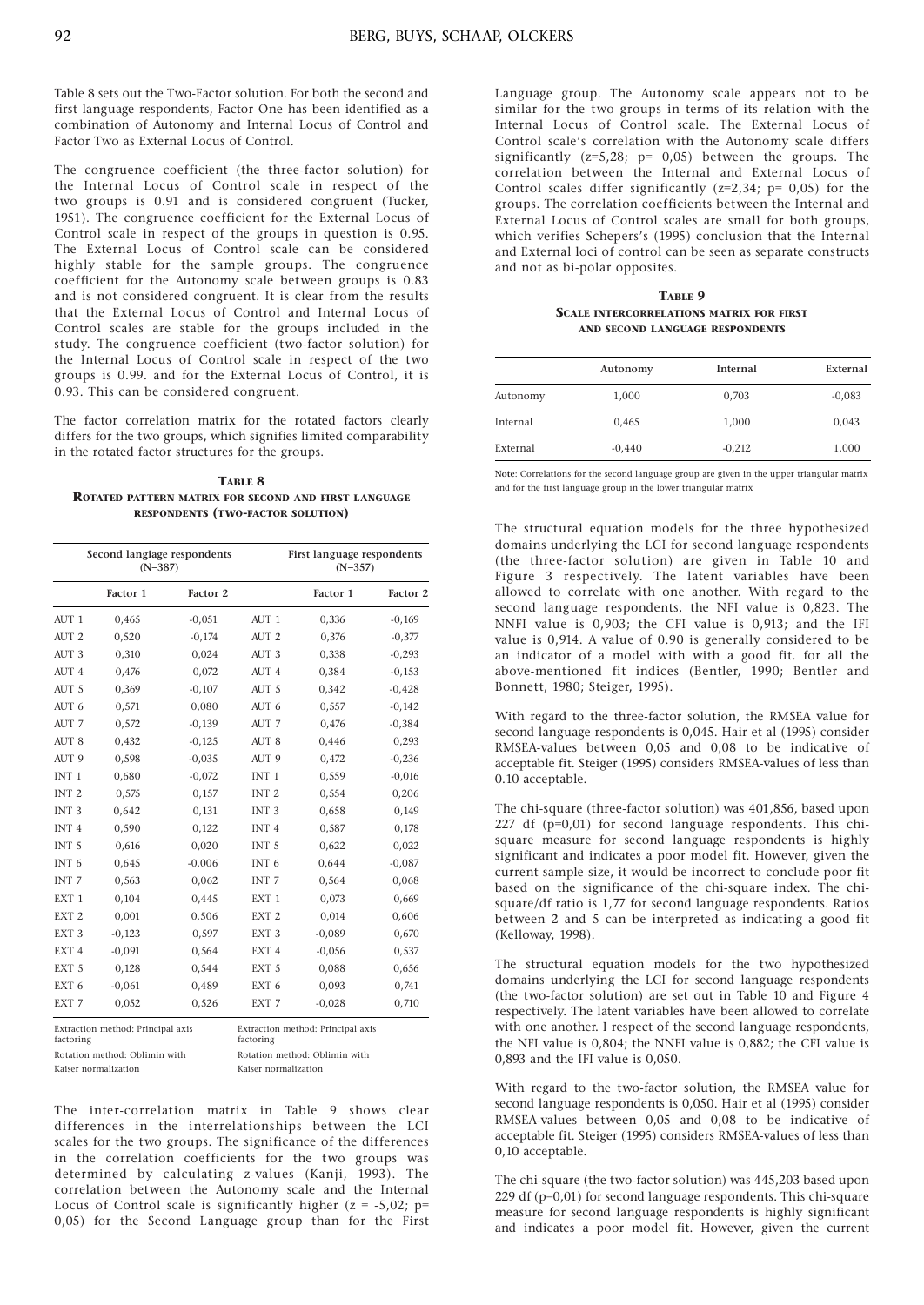

Figure 3: Standardised estimated parameters of the three-factor LCI model for the second language group



Figure 4: Standardised estimated parameters of the two-factor LCI model for the second language

sample size, it would be premature to conclude poor fit based on the significance of the chi-square index. The chi-square/df ratio is 1,944 for second language respondents.

TABLE 10 FIT INDICES FOR SECOND LANGUAGE RESPONDENTS

| Second language<br>respondents<br>$(N=387)$ | Three factor<br>solution | Two-factor<br>solution |
|---------------------------------------------|--------------------------|------------------------|
| CHI Square                                  | 401,856                  | 445,203                |
| (DF)                                        | (227)                    | (229)                  |
| NFI                                         | 0,823                    | 0,804                  |
| <b>NNFI</b>                                 | 0,903                    | 0,882                  |
| <b>CFI</b>                                  | 0,913                    | 0,893                  |
| <b>IFI</b>                                  | 0,914                    | 0,894                  |
| <b>RMSEA</b>                                | 0,045                    | 0,050                  |

Although some of the fit indices are marginally to recognizably lower than the accepted value for a good model fit, it can still be concluded that the two-factor model fits the data reasonably well. A matter of concern is the high correlation of 0,870 between the Autonomy and the Internal Locus of Control latent variables. Gorsuch (1997) indicates that confirmatory structural equations model analysis could fail to provide clear results when correlations between latent factors are too high. The high correlation between the Autonomy and the Internal Locus of Control latent variables suggests that the Autonomy and Internal Locus of Control constructs cannot necessarily be distinguished as separate constructs for the second language respondents. It can thus be concluded that the items that were constructed for the Autonomy and Internal Locus of Control scale overlap to such an extent that the scales cannot be considered factorially pure for the second language respondents. To test this conclusion, the aggregates for the Autonomy and Internal Locus of Control scales were grouped together as one of the factors in a two-factor model hypothesis, as illustrated in Figure 4.

Although some of the fit indices are lower than the accepted value for a good model fit, it can also be concluded that the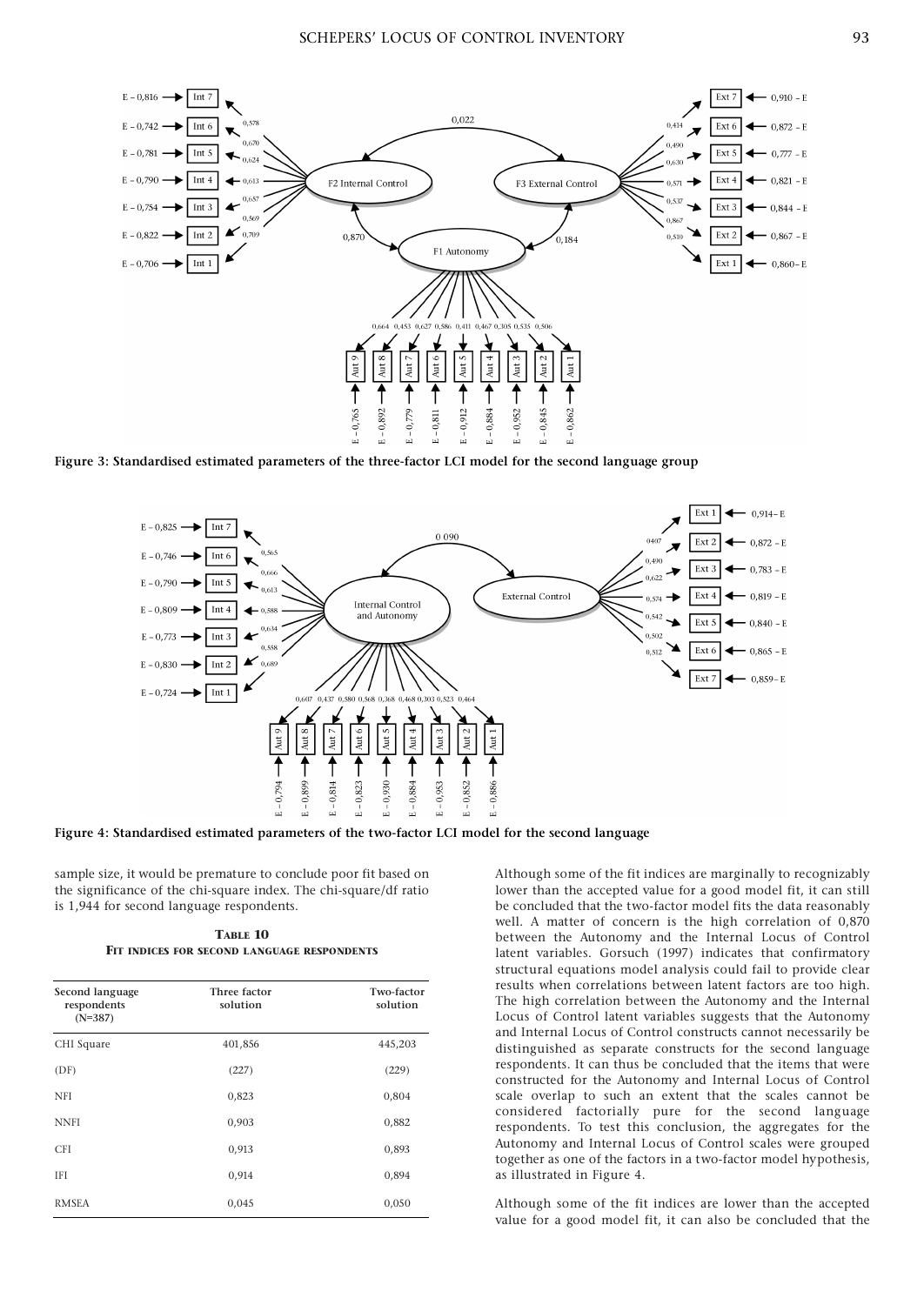two-factor model fits the data reasonably well. It can further be concluded that the values for the two-factor model fit indices are very similar to the values of the three-factor model fit indices for the second language respondents. There thus appears to be very little distinction between the items for the Autonomy and Internal Locus of Control constructs for second language respondents and can they can be interpreted as a single latent construct.

Both the two-factor model and the three-factor model of the LCI were also tested for the first language respondents. Figure 5 presents the path diagram and fitted coefficients for the three-factor model. With regard to Table 11 for the first language respondents (the three factor solution), the NFI value is 0,819; the NNFI value is 0,868; the CFI value is 0,882; and the IFI value is 0,883. All of these values are close to 0,90, which may indicate that this is also a model with a relatively good fit. The RMSEA value for first language respondents was 0,065. The chi-square was 569,724, based also on 227 df  $(p=0.01)$  for first language respondents. The chi-square/df ratio is 2,50 for first language respondents. Ratios between 2 and 5 have been interpreted as indicating a good fit (Kelloway, 1998).

Figure 6 presents the path diagram and fitted coefficients for the two-factor model for first language respondents. With regard to the first language respondents (the twofactor model), the NFI value is 0,692; the NNFI value is 0,716; the CFI value is 0,774; and the IFI value is 0,746. None of these values are close to 0,90, which may indicate that this is not a model with a relatively good fit. The RMSEA value for first language respondents was 0,096. The chi-square was 969,247, based on 228 df (p=0,01) for first language respondents. The chi-square/ df ratio was 4,25 for first language respondents. Ratios between 2 and 5 have been interpreted as indicating a good fit (Kelloway, 1998).

It is clear that the three-factor model fits the data considerably better than the two-factor model. These results suggest that the three-factor model is relatively more pure and has less error variance than the two-factor model for the first language respondents. There appears to be a clearer distinction between the Autonomy and Internal Locus of Control latent variables for first language respondents.



Figure 5: Standardised estimated parameters of the three-factor LCI model for first language respondents



Figure 6: Standardised estimated parameters of the two-factor LCI model for the first language respondent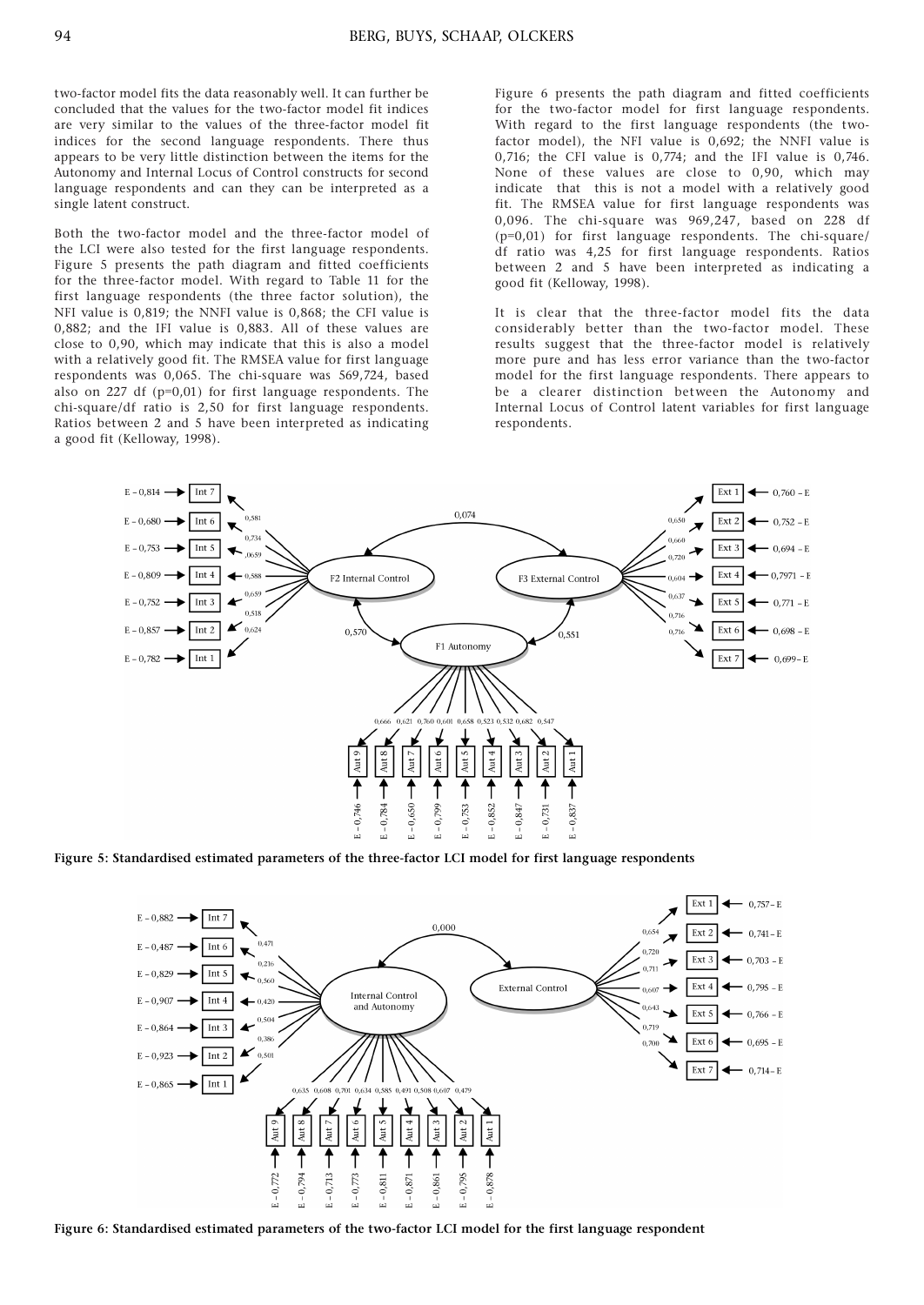TABLE 11 FIT INDICES FOR FIRST LANGUAGE RESPONDENTS

| First language<br>respondents<br>$(N=387)$ | Three factor<br>solution | Two-factor<br>solution |
|--------------------------------------------|--------------------------|------------------------|
| CHI Square                                 | 569,724                  | 969,247                |
| (DF)                                       | (227)                    | (228)                  |
| <b>NFI</b>                                 | 0,819                    | 0,692                  |
| <b>NNFI</b>                                | 0,868                    | 0,716                  |
| <b>CFI</b>                                 | 0,882                    | 0,774                  |
| <b>IFI</b>                                 | 0,883                    | 0,746                  |
| <b>RMSEA</b>                               | 0,065                    | 0,096                  |

#### DISCUSSION

Differences in the construct validity of the LCI for second and first language respondents included in this study are evident. The LCI, which was developed and standardized for respondents answering the questions in their first language (Afrikaans and English), appears to be less valid for second language respondents. The differences in mean values on the Autonomy and External Locus of Control scale scores are of little practical significance for the groups included in the study. The Internal Locus of Control scale could be of practical significance when comparisons between first and second language respondents are made and should be used with caution in such instances.

The reliability coefficients of the LCI for the second language and first language respondents both appear to be sufficient, but what can be questioned is the extent to which the scales can be equally interpreted for the groups in question. The Autonomy scale may be the greatest area of concern, because it is not equally valid for the second and first language respondents. The item analysis, reliability analysis and factor structures for the groups indicate clear differences in their response patterns for the scale. Interscale correlation analyses, factor loadings and confirmatory factor analyses indicate that second language respondents do not distinguised clearly between the Autonomy and Internal Locus of Control constructs. For first language respondents there is a clearer distinction between these constructs. The LCI appears to be factorially more pure for first language respondents than for second language respondents.

Although the External Locus of Control factor can be regarded as congruent for the groups included in the study, the reliability of the scale differs significantly for these groups. Comparisons between first and second language respondents regarding the External Locus of Control should thus be made with caution due to the differences in scale accuracy. The construct validity of the Internal Locus of Control scale appears not to differ substantially between second and first language respondents.

The study indicates that the LCI contains elements of bias in terms of construct validity for first and second language respondents. Various explanations can account for the differences between response patterns of the second and first language respondents, including linguistic proficiencies, attitudes, motivation, values and culture-specific differences (Owen and Taljaard, 1996). However, the low level of English language proficiency (Horne, 2001) is probably the best explanation for the differences in the construct validity of the

LCI for the first and second language groups in the study.

The extent to which other factors play a role in the differences shown here in the construct validity of the LCI for second and first language respondents is not known. Further studies need to be undertaken to explain the observed differences in construct validity.

# **REFERENCES**

- Anastasi, A. & Urbina, D. (1997). Psychological Testing. New Jersey: Prentice-Hall.
- Anastasi, A. (1990). Psychological Testing. New York: Macmillan.
- Bentler, P.M. (1990) Comparitive fit indices in structural models. Psychological Bulletin, 107, 238-246.
- Bentler, P.M. & Bonnett, D.G. (1980). Significance tests and goodness of fit in the analysis of covariance structures. Psychological Bulletin, 88, 588-606.
- Bogazzi, R.P. & Heaterton, T.F. (1994). A general approach to presenting multifaceted personality constructs: Application to state self-esteem. Structural Equation Modelling, 1, 35-67.
- Cattell, R.B. (1966). The scree test for the number of factors. Multivariate Behaviour Research, 1, 245-276.
- Child, D. (1990). The essentials of factor analysis. London: Cassell Educational.
- Cohen, J. (1988). Statistical power analysis for the behavioral sciences. Academic Press: Orlando.
- Comrey, A.L. & Lee, H.B. (1992). A first course in factor analysis. Hillsdale: Lawrence Erlbaum Associates.
- Cronbach, L.J. & Meehl, P.E. (1955). Construct validity in Psychological tests. Psychological Bulletin, 52, 281-302.
- De Vellis, R.F. (1991). Scale development: theory and applications. Newbury Park: Sage.
- Gorsuch, R.L. (1997). Exploratory factor analysis: Its role in item analysis. Journal of Personality Assessment, 68 (3), 532-560.
- Hair, J.F., Anderson, R.E., Tatham, R.L. & Black, W.C. (1995). Multivariate data analysis with readings. New Jersey: Prentice-Hall.
- Hall, C.S. & Lindzey, G. (1985). Introduction to Theories of Personality. New York: John Wiley.
- Horn, J.L. (1965). A rationale and test for the number of factors in factor analysis. Psychometrika, 30 (2), 179-185.
- Horne, T.J. (2001). Education and language transferees. Education Africa Forum, 5, 40-43.
- Kaiser, H.F. (1961). A note on Guttman's lower bound for the number of common factors. British Journal of Statistical Psychology, 14 (1), 1.
- Kanji, G.K. (1993). 100 statistical tests. London: Sage.
- Kelloway, E.K. (1998). Using LISREL for structural equation modeling; a researcher's guide. Thousand Oaks: Sage.
- Kim, J. & Mueller, C.W. (1978). Factor analysis: Statistical methods and practical issues. Sage University Paper series on Quantitative Applications in the Social Sciences, series no 07- 014. Beverley Hills: Sage.
- Medskar, G.J., Williams, L.J. & Holahan, P.J. (1994). A review of current practices for evaluating causal models in organizational behavior and human resources management research. Journal of Management, 20, 439-464.
- Owen, K. & Taljaard, J.J. (1996). Handbook for the use of psychological and scholastic tests of the HSRC. Pretoria: Human Sciences Research Council.
- Rigdon, E. (1996). What is Structural Equation Modeling? http://www.gsu.edu/~mkteer/sem.htm1.
- Rotter, J.B. (1966). Generalized expectancies for internal versus external control of reinforcement. Psychological Monographs, 80 (1), no 609.
- Rotter, J.B. (1975). Some problems and misconceptions related to the construct of internal versus external control of rein-forcement. Journal of Consulting and Clinical Psychology, 43, 56-67.
- Schaap, P., Buys, M.A. & Olckers, C. (2003). The construct validity of Schepers's Locus of Control Inventory for Black and White tertiary students. SA Journal of Industrial Psychology, 29 (1), 32-43.